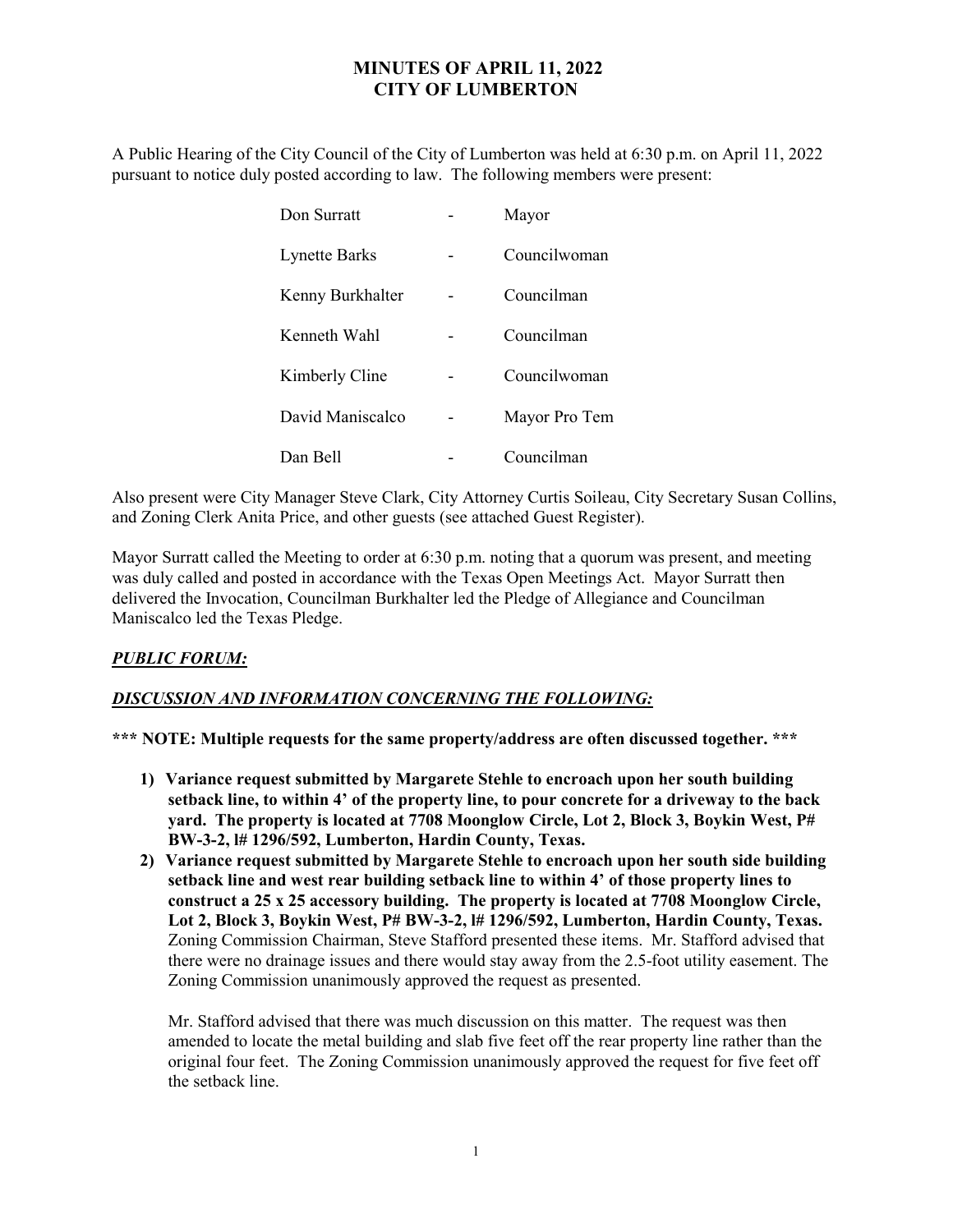3) Variance request submitted by Brandon Barnhart of Freedom Properties, to encroach upon his east side building setback line to within 2' of the property line to pour concrete for a driveway for a side garage. The property is located at 207 Pindo Palm, Lot 12, Block 3, Woosley Palms, Phase 3, P# WP 3-3-12, l# 2021-115540 6/3/2021, Lumberton, Hardin County, Texas.

Mr. Stafford advised that there were no drainage issues and there will be a swale ditch in place. The Zoning Commission unanimously approved the request as presented.

4) Variance request submitted by David Knight of J D Knight Construction, LLC, to encroach upon the north rear building setback line 7' to build a home. The property is located at 114 Pindo Palm, Lot 58, Block 2, Woosley Palms, Phase 4, P# WP4-2-58, l# 2021-112677 3/17/2021, Lumberton, Hardin County, Texas

Mr. Stafford advised that there was much discussion on this item, including the size of the homes in the subdivision as well as the lot size and shape. This home will be constructed on an odd-shaped lot, which is the first lot into the cul-de-sac. Mr. Stafford further stated that the encroachment would be the roof line only and not a room of the house. Based on the size of the home and the shape of the lot, the Zoning Commission approved the request as presented with three (3) voting for and one (1) against.

- 5) Variance request request submitted by Eddie Byrd to encroach upon his south side building setback to within 2' of the property line to pour concrete for a driveway. The property is located at 6686 Georgetown, Lot 16, Block 11, Westwood Heights, Phase V, Section 1, P# WWHV-11-16 2021-113614 4/9/2021, Lumberton, Hardin County, Texas.
- 6) Variance request submitted by Eddie Byrd to encroach upon the south side building setback line and the east rear building setback line to within 5' of those property lines to build a 16 x 20 accessory building. The property is located at 6686 Georgetown, Lot 16, Block 11, Westwood Heights, Phase V, Section 1, P # WWHV-11-16 2021-113614 4/9/2021, Lumberton, Hardin County, Texas.

 Mr. Stafford stated that there were no drainage issues and there would be ample room to maintain the area surrounding the building. The Zoning Commission unanimously approved both requests as presented.

- 7) Variance request submitted by Stephen K Swearingen to build a 30 x 30 accessory building to within 10' of his rear property line. The property is located at 265 Sarah Lane, Lot 6, Westchase Est, Phase II, P# WCE-11-6, l# 1770/315 005576-000060, Lumberton, Hardin County, Texas.
- 8) Variance request submitted by Stephen K Swearingen to encroach upon his rear building setback line to pour concrete to build a driveway from Hampshire Lane to his back yard, to the accessory building. The property is located at 265 Sarah Lane, Lot 6, Westchase Est, Phase II, P# WCE-11-6, l# 1770/315 005576-000060, Lumberton, Hardin County, Texas.

Mr. Stafford advised that there was no opposition to this request. Mr. Stafford further stated that there is already a rock driveway off Hampshire Lane and Mr. Swearingen wishes to upgrade to a concrete drive with the understanding that should the need arise for the city to access the area, replacement will be at the owner's expense. Mr. Stafford then stated that considering the lot size and location, the Zoning Commission unanimously approved both requests as presented.

9) Request submitted by Michael Minter to approve the replat of lot 1 of Minter Addition, Lots 1 and 2, Volume 4, Page 31A, PRHC, Elisha Duncan League, Abstract No. 14, Lumberton, Hardin County, Texas, into Minter Addition Lot 1-A and Lot 1-B, Elisha Duncan League, Abstract No. 14, Lumberton, Hardin County, Texas. The property is located at 115 Matthews Lane, P# MTR-10, l# 1415/786, Lumberton, Hardin County, Texas